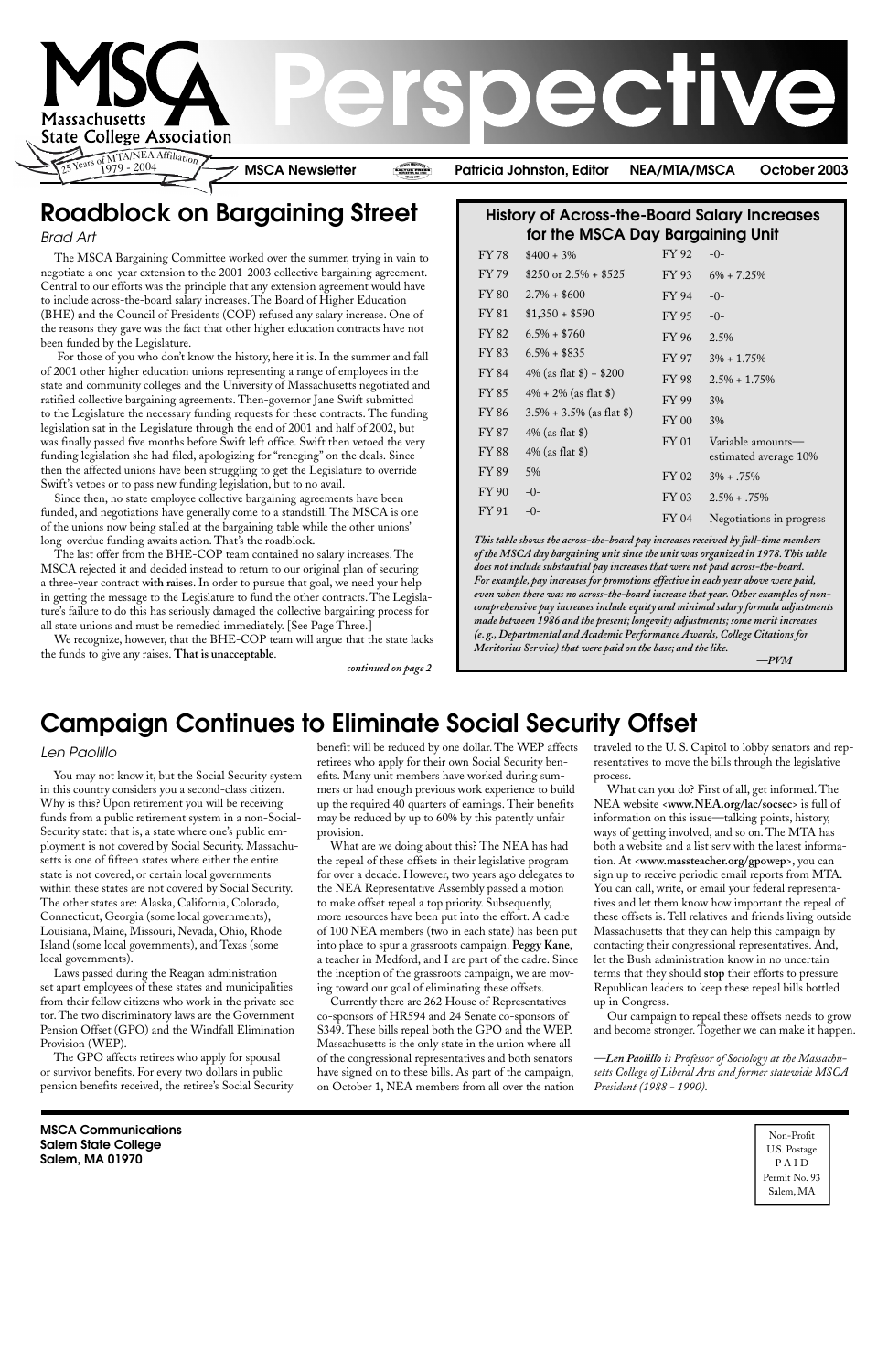## **Table 1: JBL Method**

**2002 - 2003 Salary Data**

(rounded to the nearest \$100)

| Rank                       | Mass.<br>Average | Percent<br>at Rank | Peer<br>Average | Percent<br>at Rank | <b>Difference</b> | Percent of<br><b>Difference</b> |
|----------------------------|------------------|--------------------|-----------------|--------------------|-------------------|---------------------------------|
| Professor                  | \$67,400         | 40%                | \$79,400        | 32%                | \$(12,000)        | $-18%$                          |
| Associate Professor        | 56,700<br>\$     | 24%                | \$65,900        | 29%                | (9,200)<br>\$     | $-16%$                          |
| <b>Assistant Professor</b> | 48,600<br>\$     | 33%                | \$53,700        | 33%                | (5,100)<br>\$     | $-10%$                          |
| Instructor                 | 43,100<br>\$     | 3%                 | \$37,100        | 6%                 | 6,000<br>\$       | 14%                             |
| All Ranks                  | 58,000<br>\$     | 100\%              | \$64,500        | 100\%              | (6,500)<br>\$     | $-11%$                          |

**Table 2: ACCRA Method**

**2002 - 2003 Salary Data** (rounded to the nearest \$100)

| <b>Rank</b>                | Mass.<br>Average | Percent<br>at Rank | Peer<br>Average | Percent<br>at Rank | <b>Difference</b> | Percent of<br><b>Difference</b> |
|----------------------------|------------------|--------------------|-----------------|--------------------|-------------------|---------------------------------|
| Professor                  | 67,400<br>\$     | 40%                | 82,800<br>\$    | 32%                | \$ (15,400)       | $-23%$                          |
| Associate Professor        | \$56,700         | 24%                | \$68,100        | 29%                | (11,400)<br>\$    | $-20%$                          |
| <b>Assistant Professor</b> | \$48,600         | 33%                | \$55,600        | 33%                | (7,000)<br>\$     | $-14%$                          |
| Instructor                 | \$43,100         | 3%                 | \$39,400        | 6%                 | \$<br>3,700       | 9%                              |
| All Ranks                  | 58,000<br>\$     | 100%               | \$67,000        | 100%               | (9,000)<br>\$     | $-16%$                          |

#### **Comments**

All salary data were provided by JBL Associates (Washington, DC) from data from the U.S. Department of Education.

Cost of Living Adjustments were made for the salaries at peer institutions based on COLA factors for the 200 largest metropolitan areas in the United States.

For Massachusetts State Colleges, only five (5) colleges provided salary data for the rank of Instructor (Bridgewater, Fitchburg, Framingham, Salem and Worcester).

#### **No More Zeros!**

The NEA-sponsored salary study included in this *Perspective* confirms what we all know. We cannot accept any more years with no salary increases. We trail our peer institutions because of years of neglect by the employer. This neglect damages our professional and personal lives.

The most recent failure in bargaining by the BHE-COP demonstrates a lack of imagination and courage. The BHE-COP would not agree to a mere 2% cost of living increase, 1% of which was to substitute our already negotiated professional development money for half of the salary increase.

We must demand that our salaries rise to levels competitive with our peers. Without raises, our relative position will deteriorate, making us even less competitive as the cost of living rises and we are forced to pay more for health insurance and medical expenses.

During the last round of bargaining, we faced a carefully plotted campaign to discredit us and strip us of crucial protections. Because the MSCA, with the assistance of the MTA, held firm and fought back, we were able to secure a contract that achieved important economic gains and preserves the rights and protections of academic freedom, guarantees just cause in post-tenure review, and provides monies for professional development.

We face another tough challenge today. It is a twopart challenge: Get the Legislature to fund the other higher education contracts (which means getting a veto override margin in support of this funding), and get the BHE-COP to bargain seriously for a fair contract. Our message and our mission: NO MORE ZEROS!

Some people have suggested that the MSCA should not bargain with the employer under these circumstances. Know that we will never walk away from our responsibility to bargain on your behalf. To walk away is to concede to management through silence what it cannot get through negotiations.

Bargaining continues, and we must not yield to another year with no cost of living increase! The BHE-COP Team has confirmed bargaining on October 31, November 14, and December 12, 2003. We do not know what direction our talks will take, but we will keep you posted.

*—Brad Art is Chairperson of the MSCA (day) Bargaining Committee and Professor of Philosophy at Westfield State College.*

#### *Roadblock on Bargaining Street continued from page 1*

#### C. J. O'Donnell

During the negotiations this summer, the MSCA undertook to analyze state college faculty salaries compared to peer institutions as defined by the Massachusetts Board of Higher Education and adjusted for cost-of-living (COLA). With the assistance of the NEA Division of Higher Education, JBL Associates, a research consulting firm in Washington, DC, was engaged to conduct these analyses.

The average salaries that appear in the accompanying tables were computed using salary data obtained by JBL from the U. S. Department of Education for the AY 2002-2003. Salaries for teaching faculty on nine or ten month work-years, only, were included.

Two sets of results were obtained because there is more than one acceptable method to adjust for costof-living. The underlying methodology in both cases was the same. The average salaries for the state colleges in both Tables 1 and 2 are true averages. The average salaries for the peer institutions were computed after these salaries were adjusted to the cost of living in the city where each corresponding Massachusetts state college is located. The specific COLA values used were those most recently available from the U. S. Department of Labor's cost of living index.

The average salaries for peer institutions in Table 1 (JBL Method) were computed by JBL using what might be referred to as an absolute difference method. The peer average salaries in Table 2 (ACCRA Method) were computed by the MSCA using what might be referred to as a relative difference method used by ACCRA, a self-proclaimed "non-profit organization dedicated to economic development and policy research" <**http://www.coli.org**>.

The JBL method used the actual (or absolute) difference in the costs of living of the peer institution and state college cities to increase or decrease the average salaries for faculty at peer institutions. The MSCA/ACCRA method used the percent (or relative) difference in the costs of living of the peer institution and state college cities to increase or decrease the average salaries for faculty at peer institutions.

Regardless of the method used, the fact remains that we—as state college faculty—are paid far less than our counterparts at peer institutions as defined by the Board of Higher Education, especially when cost-of-living is factored into the analysis.

—*C. J. O'Donnell is Chairperson of the MSCA Salary Database Committee and Professor of Mathematics at the Massachusetts Maritime Academy.*

## **Comparison of State College Faculty Salaries Adjusted for Cost of Living: Massachusetts State Colleges and BHE-Defined Peer Institutions**

## **FYI: Promotions and Terminal Degrees**

**Effective September 1, 2003**

Faculty and librarians who were promoted effective September 1, 2003, should have received a salary adjustment appropriate to their new rank in their September 12th pay advice. The full impact of the salary adjustment should be included in the September 26th pay advice. Please see Article XIII, Section E for details.

Faculty and librarians who earned a terminal degree or its equivalent under the contract after September 1, 2002, who were NOT previously credited with a terminal degree or its equivalent, should have received a salary adjustment of \$2,385 in their September 12th pay advice. The full impact of this salary adjustment should be included in the September 26th pay advice.

In addition, all faculty and librarians described above should have their adjusted salaries at the new rank and/or new terminal degree status tested against the minimum salary formula found in Article XIIIA as of September 1, 2003. If the newly adjusted salary was less than the salary determined under the minimum formula, an additional salary adjustment to make up the difference should have been made effective August 31, 2003.

If you have concerns about whether any of these salary adjustments were made correctly, please contact your local chapter president or your campus Human Resources Office.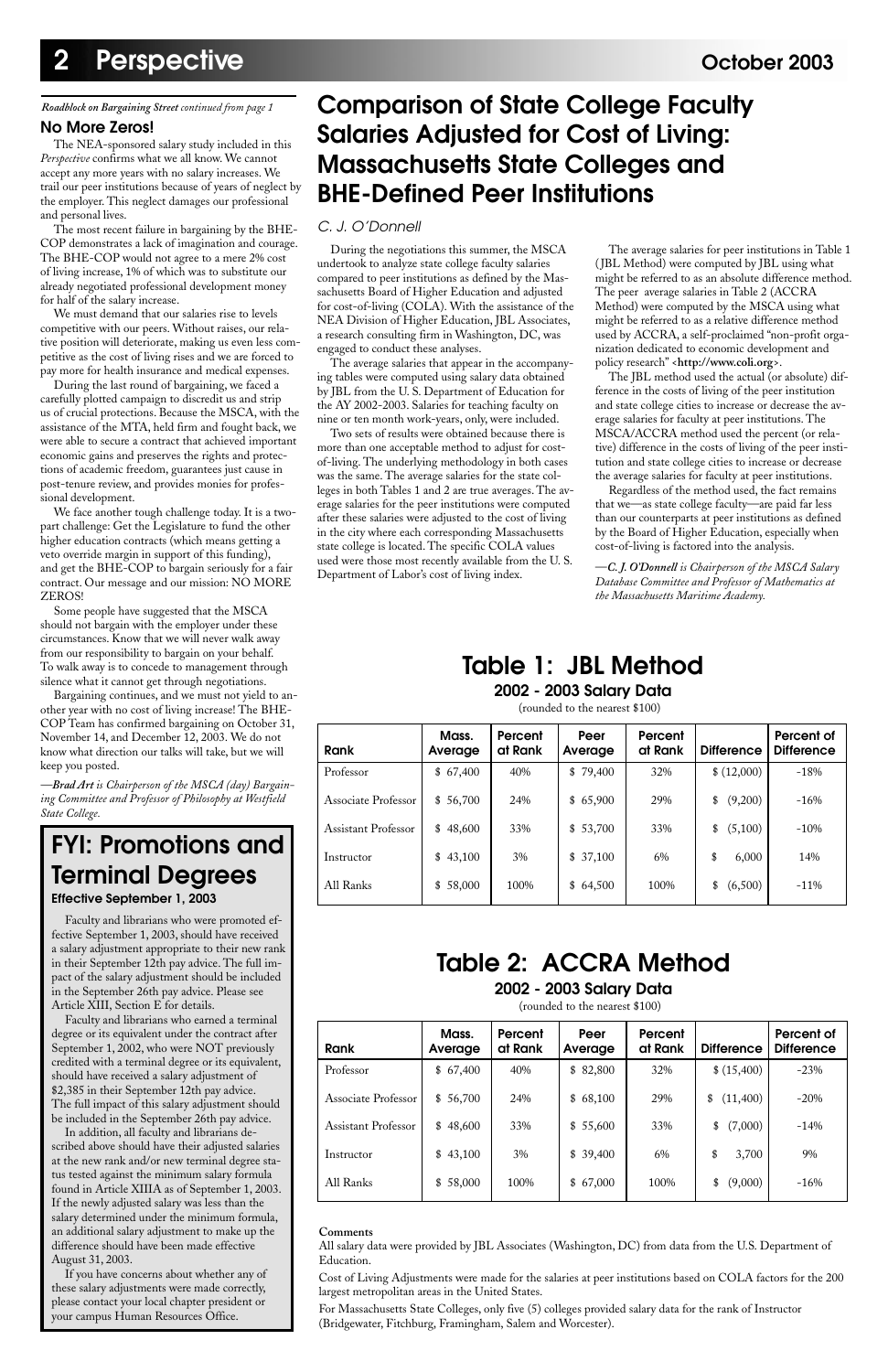### **Title of Bill/Bill #/Summary Senate and House Sponsors Referred To Status**

# **AT THE STATE HOUSE MTA Legislative Agenda for Fall 2003**

| Higher Education Contract Funding - HB2153<br>To provide funding for all the unfunded higher education contracts including<br>MSP/FSU, MSP-Lowell, USA and APA. Vetoed by Gov. Swift in July 2002.                                                                                                                                                                                               | <b>SENATE:</b><br>Fargo, Susan<br>Barrios, Jarrett<br>Creem, Cynthia<br>Glodis, Guy<br>Havern, Robert<br>O'Leary, Robert<br>Shannon, Charles | <b>HOUSE:</b><br>Walsh, Martin<br>Balser, Ruth<br>Blumer, Deborah<br>Canavan, Christine Malia, Liz<br>Carron, Mark<br>Ciampa, Vincent<br>Costello, Michael<br>Demakis, Paul<br>Donato, Paul<br>Donovan, Carol<br>Falzone, Mark<br>Festa, Michael<br>Goguen, Emile<br>Jehlen, Pat<br>Kafka, Louis<br>Keenan, Daniel<br>Khan, Kay<br>Kocot, Peter | Larkin, Peter<br>Leary, James<br>Linsky, David<br>Marzilli, James<br>Owens-Hicks, Shirley<br>Patrick, Matt<br>Paulsen, Anne<br>Petersen, Douglas<br>Ruane, Michael<br>Rush, Michael<br>Smizik, Frank<br>Speliotis, Ted<br>Spilka, Karen<br>Story, Ellen<br>Timilty, Walter<br>Toomey, Timothy<br>Wolf, Alice | Committee on<br><b>Public Service</b> |                    |
|--------------------------------------------------------------------------------------------------------------------------------------------------------------------------------------------------------------------------------------------------------------------------------------------------------------------------------------------------------------------------------------------------|----------------------------------------------------------------------------------------------------------------------------------------------|-------------------------------------------------------------------------------------------------------------------------------------------------------------------------------------------------------------------------------------------------------------------------------------------------------------------------------------------------|--------------------------------------------------------------------------------------------------------------------------------------------------------------------------------------------------------------------------------------------------------------------------------------------------------------|---------------------------------------|--------------------|
| Retirees Health Insurance - HB225<br>Clarify current law by ensuring that the standards for pension and group<br>health insurance coverage are the same for all public employees.                                                                                                                                                                                                                | <b>SENATE:</b><br>Havern, Robert                                                                                                             | <b>HOUSE:</b><br><b>Bosley</b> , Daniel                                                                                                                                                                                                                                                                                                         |                                                                                                                                                                                                                                                                                                              | Committee on<br><b>Public Service</b> |                    |
| Health Insurance Benefits for Part-Time Higher Education Faculty - SB1539<br>Require that faculty who teach at least two, three or more credit courses per<br>semester or four, three or more credit courses per calendar year at one or more<br>state higher education institutions, including a division of continuing education,<br>be eligible for state employee health insurance coverage. | <b>SENATE:</b><br>Moore, Richard<br>Havern, Robert                                                                                           | <b>HOUSE:</b><br>Walsh, Martin<br>Larkin, Peter                                                                                                                                                                                                                                                                                                 |                                                                                                                                                                                                                                                                                                              | Committee on<br>Public Service        |                    |
| GIC Membership - SB904<br>Add more union representation, including MTA, on the state Group Insurance<br>Commission.                                                                                                                                                                                                                                                                              | <b>SENATE:</b><br>Shannon, Charles<br>Wilkerson, Dianne                                                                                      | <b>HOUSE:</b><br>O'Brien, Thomas<br>Quinn, John                                                                                                                                                                                                                                                                                                 |                                                                                                                                                                                                                                                                                                              | Committee on<br>Insurance             |                    |
| Creditable Service for Sabbatical Leaves – SB1489<br>Provide that public higher education faculty and professional employees are<br>granted a full year's creditable service toward retirement for each full year<br>sabbatical leave taken.                                                                                                                                                     | <b>SENATE:</b><br>Joyce, Brian<br>Fargo, Susan<br>Hedlund, Robert<br>Moore, Richard<br>Morrissey, Michael<br>Rosenberg, Stanley              | <b>HOUSE:</b><br>Ayers, Bruce<br>Canavan, Christine<br>George, Thomas<br>Kulik, Stephen                                                                                                                                                                                                                                                         |                                                                                                                                                                                                                                                                                                              | Committee on<br>Public Service        | Hearing<br>9/11/03 |
| Higher Education Optional Retirement Plan Modifications - HB224<br>Permit higher education professional employees to be eligible for the faculty<br>Optional Retirement Plan (ORP).                                                                                                                                                                                                              | <b>SENATE:</b><br>Panagiotakos, Steven                                                                                                       | <b>HOUSE:</b><br><b>Bosley, Daniel</b><br>Flynn, David                                                                                                                                                                                                                                                                                          |                                                                                                                                                                                                                                                                                                              | Committee on<br><b>Public Service</b> |                    |
| Creditable Service for Peace Corp, VISTA, Teacher Corp, and<br>Americorp Service - SB1502<br>Enable state employees to purchase up to three years creditable service toward                                                                                                                                                                                                                      | <b>SENATE:</b><br>Magnani, David<br>Panagiotakos, Steven                                                                                     | HOUSE:<br>Hynes, Frank<br>Paulsen, Anne                                                                                                                                                                                                                                                                                                         |                                                                                                                                                                                                                                                                                                              | Committee on<br>Public Service        | Hearing<br>6/26/03 |

retirement for time served in the Peace Corps, VISTA, Teacher Corps and Americorps.

| Creditable Service for Prestigious Non-Sabbatical Academic Leaves<br>of Absences $-$ SB1490<br>Authorize creditable service for higher education faculty who accept<br>prestigious fellowships, awards, scholarships or other special assignment<br>opportunities that benefit both the individual and the employing<br>institution of public higher education.                                                                                                                                                                                                                                                   | <b>SENATE:</b><br>Joyce, Brian<br>Fargo, Susan<br>Hedlund, Robert<br>Knapik, Michael<br>Moore, Richard | <b>HOUSE:</b><br>Ayers, Bruce<br>Canavan, Christine<br>Kulik, Stephen | Committee on<br><b>Public Service</b> | Hearing<br>9/11/03 |
|-------------------------------------------------------------------------------------------------------------------------------------------------------------------------------------------------------------------------------------------------------------------------------------------------------------------------------------------------------------------------------------------------------------------------------------------------------------------------------------------------------------------------------------------------------------------------------------------------------------------|--------------------------------------------------------------------------------------------------------|-----------------------------------------------------------------------|---------------------------------------|--------------------|
| Part-time Faculty Pension Improvements - HB255<br>Require that part-time faculty who teach at least two, three or more credit<br>courses per semester or four, three or more credit courses per calendar year<br>at one or more state higher education institutions, including a division of<br>continuing education, earn a year of creditable service for this time, and<br>have earnings for this time counted in determining one's pension. Also,<br>those who have accrued at least five years of creditable service through ten<br>years of part-time work shall be deemed vested in the retirement system. | <b>SENATE:</b><br>Moore, Richard                                                                       | HOUSE:<br>Walsh, Martin                                               | Committee on<br><b>Public Service</b> | Hearing<br>9/11/03 |
| Decrease Pension Contributions – SB1448<br>Decrease public employee pension contributions from 11% to 9%.                                                                                                                                                                                                                                                                                                                                                                                                                                                                                                         | <b>SENATE:</b><br>Glodis, Guy                                                                          | HOUSE:<br>Walsh, Martin                                               | Committee on<br><b>Public Service</b> | Hearing<br>6/12/03 |

*This chart was prepared by the staff in the MTA Division of Governmental Services.*

Patricia V. Markunas, MSCA President

The Massachusetts Teachers Association has filed the following bills on behalf of higher education members across the three state systems. At the behest of the Higher Education Leadership Council, the Higher Education Contract Funding bill (HB2153) has been designated as the Number One priority for all MTA divisions and staff members over the next four to six weeks.

#### MSCA members will be asked to lobby on behalf of HB 2153 during this time. The importance of the passage of this bill, now, cannot be understated. Please respond promptly to the postcards and other requests that you will receive, and urge your students, neighbors and friends to do likewise. Working together, we can get this bill passed. Thank you for your support.